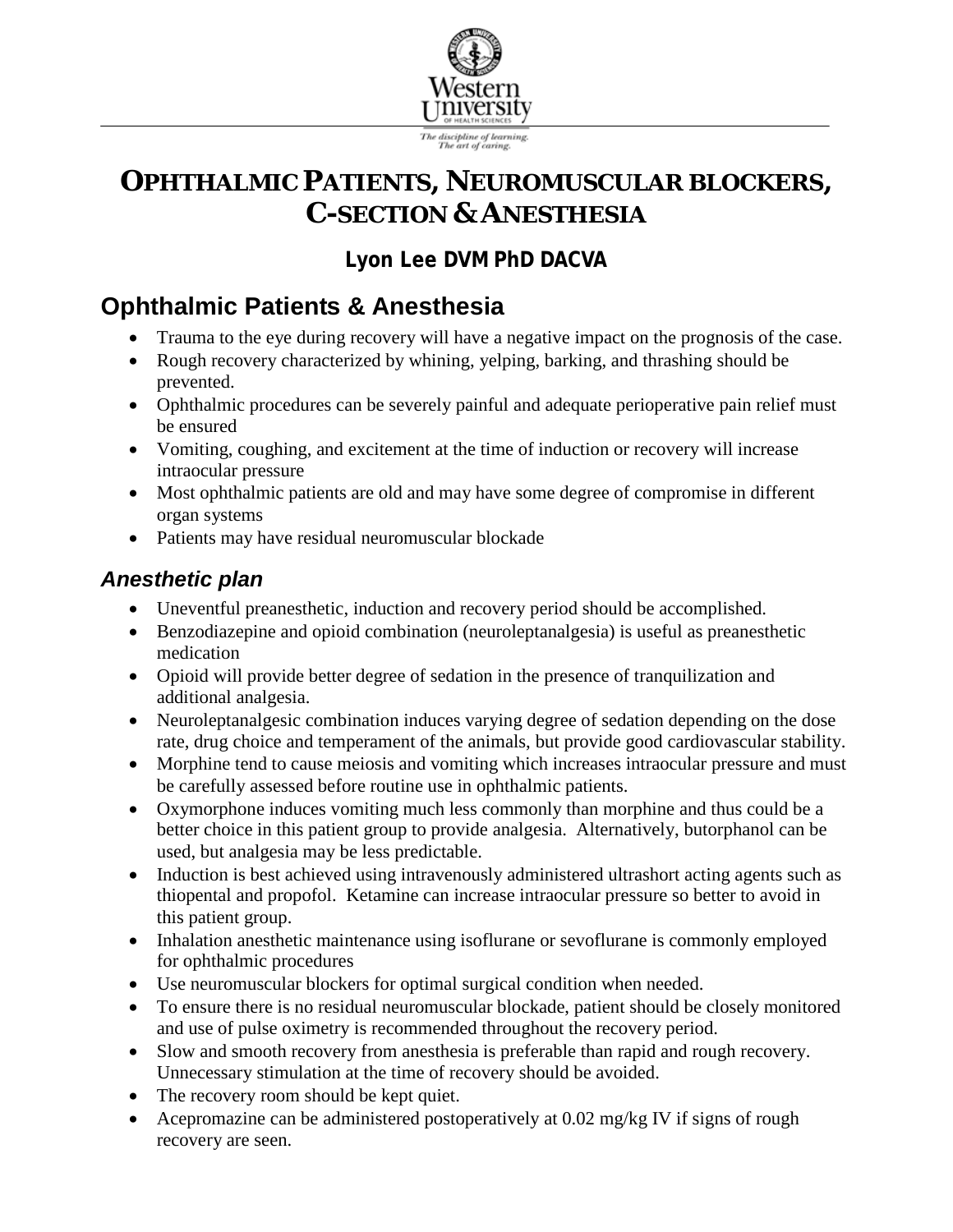• Protection of eyeball from hitting the wall of cage or animal's paw should be better managed by placing an E-collar or manual restraint at the time of recovery.

# **Neuromuscular blockers (NMBs) & its use in anesthesia**

- Classified into depolarizing and non-depolarizing NMBs (refer to CNS and anesthesia lecture notes for further details)
- Indications
	- <sup>o</sup> To produce central fixation of eyeball for ophthalmic procedures.
	- <sup>o</sup> As part of balanced anesthesia so that concurrent anesthetics, particularly inhalants, can be reduced for better cardiovascular stability (most useful in sick and geriatric patient).
	- <sup>o</sup> To assist reduction of dislocated joints and displaced fractures.
	- <sup>o</sup> To relax skeletal muscle for better surgical condition.
	- To completely overtake ventilation when initiating intermittent positive pressure ventilation (IPPV) using a mechanical ventilator.
	- <sup>o</sup> To prevent reflex movement in delicate surgeries

### *Commonly used NMB*

#### *Atracurium*

- Non-depolarizing
- Few cardiovascular effect, however histamine release when given rapidly and in larger doses may cause transient fall in blood pressure and increase in heart rate.
- Metabolized in plasma by the Hoffman elimination process (depend on body temperature and pH) and to a lesser extent by ester hydrolysis, and thus safer in hepatic/renal diseased patients
- Dogs and cats:  $0.1 0.3$  mg/kg IV
- Duration:  $20 30$  minutes

#### *Pancuronium*

- Non-depolarizing
- Excreted unchanged in urine so avoid use in renal diseased patients
- Vagolytic induced tachycardia
- Does not cause histamine release
- Dogs and cats:  $0.02 0.1$  mg/kg IV
- Duration:  $30 60$  minutes

#### *The sequence of muscle group paralysis*

• Muscles of face, jaw and tail  $>$  neck muscles and distal limbs  $>$  proximal limb muscles  $>$ muscles of the pharynx and larynx > abdominal muscles > intercostal muscles > diaphragm

#### *Prerequisite for using neuromuscular blockers*

- Available facility for administering intermittent positive pressure ventilation (IPPV)
- Animal must be adequately anesthetized for surgical and other noxious procedures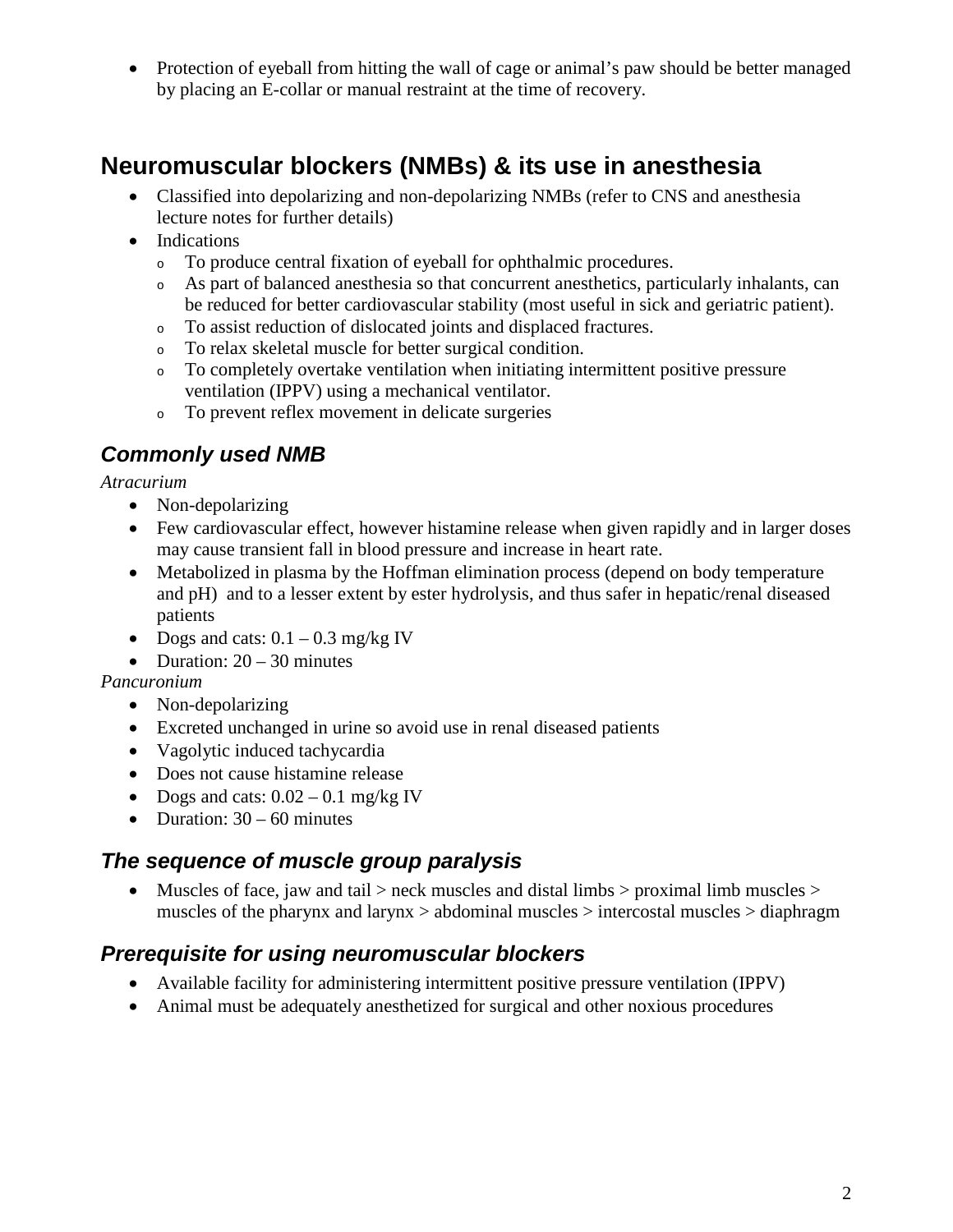### *Techniques of relaxant anesthesia*

- Muscle relaxant is commonly administered just prior to the start of surgery to best utilize the period of paralysis, IPPV is instituted as soon as relaxant takes effect
- In balanced anesthesia muscle relaxant is given as soon as at the time of induction to spare concurrent maintenance anesthetic drugs
- Muscle relaxant is usually given by slow IV injection using the indicated dosage.
- Under neuromuscular blockade, typical indices can not be used, as animals will be absent of jaw tone, palpebral reflex, limb withdrawal reflex, and breathing, and eyeballs remain central. However, animals may not be fully anesthetized and feel pain.
- Possible signs of awareness of pain in not fully anesthetized patient include tachycardia, hypersalivation, tear formation, curling of the tip of the tongue, pale mucous membrane and severe hypotension from pain, hypermetabolism manifested as increased end tidal  $CO<sub>2</sub>$ .
- Animal's anesthetic depth should be deepened in these patient group by giving additional intravenous anesthetics (eg.,thiopental, propofol), increasing vaporizer setting, or administering analgesics.

#### *Monitoring neuromuscular blockade*

- A peripheral nerve stimulator is commonly used to monitor the degree of neuromuscular blockade.
- A group of skeletal muscles will move in response to an electrical stimulus in a patient without neuromuscular blockade.
- In the presence of neuromuscular blockade the transmission of nerve impulses will not initiate the paralyzed muscles.
- Two electrodes are placed along the peripheral nerves such as ulnar, peroneal or facial nerve.
- **Train of four (TOF)** is the most commonly used method. Four impulses at every 0.5 seconds (2 Hz) are fired, and if the blockade is present and complete, there will be no muscle twitching. As the muscle blockade wanes, the twitches reappear. For surgical purposes, it is considered optimal if the fourth twitch is absent while the other twitches are present.
- The presence of spontaneous ventilation does not necessarily indicate that the animal has fully recovered from NMB.
- The chest movement may not be adequate and hypoventilation may occur due to residual blockade.
- Ventilation must be controlled or supported if there is a sign of cyanosis at this point. Alternatively reversal agent (**antiacetylcholinesterase**) can be given to reverse nondepolarizing agent with **edrophonium, neostigmine**, pyridostigmine, or physostigmine.
- Reversal agent (antiacetylcholinesterase) acts by inhibiting the enzyme acetylcholinesterase (Achase) which breaks down the Acetylcholine (Ach), thereby allowing more Ach at the neuromuscular synapses, restoring neuromuscular transmission. Side effects include bradycardia, hypersalivation, urination and defecation, and pre-treatment with anticholinergics (e.g., atropine, glycopyrrolate) will reduce the side effects.
- The action of non-depolarizing NMB must start to dissipate before effective reversal can be instituted.
- Premature reversal in completely blocked patient will be refractory, and it is recommended reversal is attempted following showing signs of partial recovery.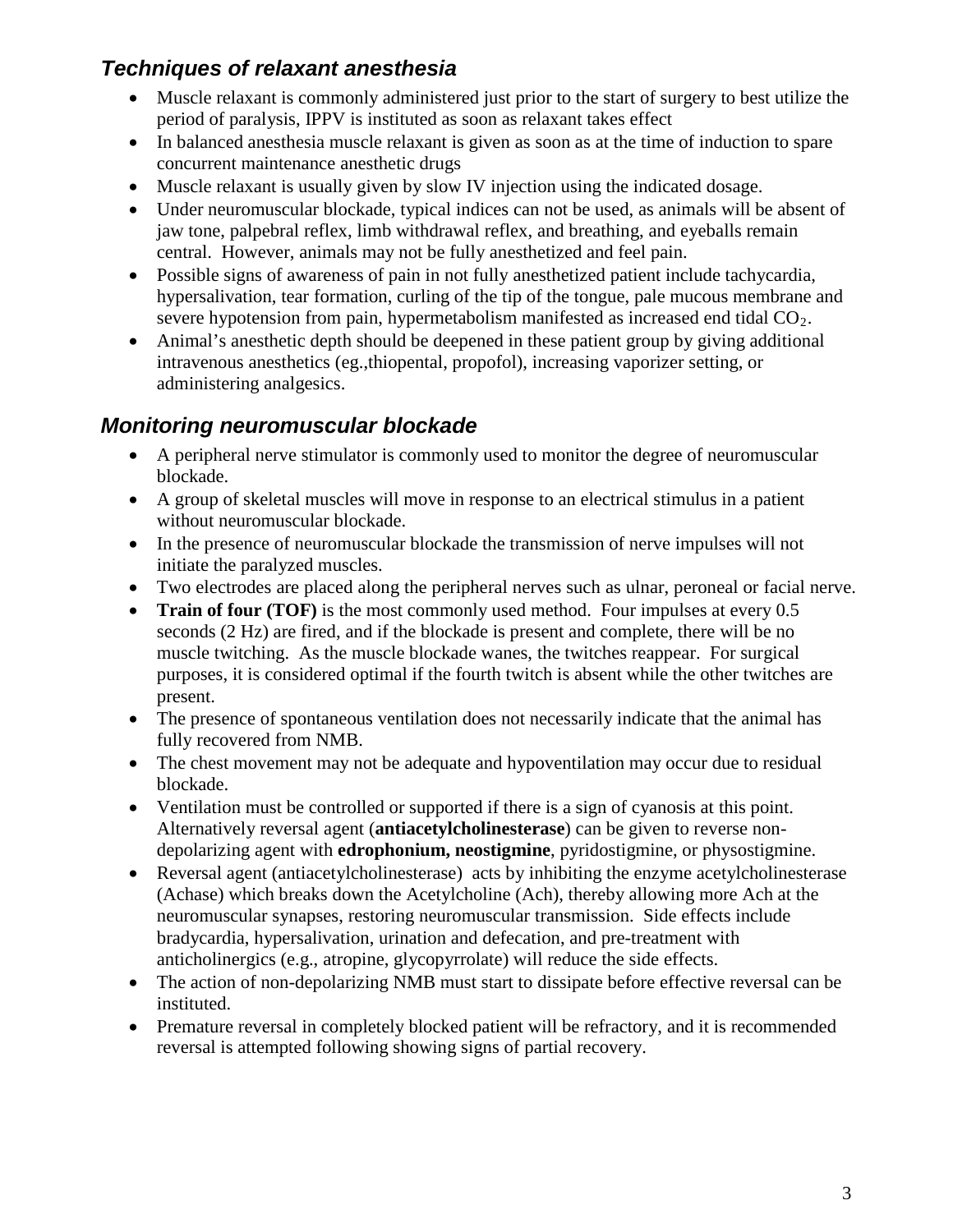# **Cesarean section & anesthesia**

### *Anesthetic goals*

- Deliver viable newborns with minimal depression both to the mother and offspring
- Provide adequate analgesia or anesthesia to perform the operation
- Return the mother and newborn to their environment as quickly as possible.

## *Physiologic changes during parturition*

- The mother have increased respiratory rate (hyperventilation) due to distress and pain
- Tidal volume could be decreased due to anterior displacement of the diaphragm by the gravid uterus
- Heart rate and cardiac output may be increased as a result of pain and catecholamine release
- Venous return could be decreased when placed dorsally due to compression of vena cava by the gravid uterus which will result in decreased cardiac output and hypotension

# *Specifics to C-section*

- Greater blood loss than normal parturition
- All anesthetics cross the placenta to some degree and thus affect the newborn

### *Anesthetic techniques*

- Placental transfer of drugs will depend on lipid solubility, molecular size, degree of protein binding, and concentration gradient across placental membrane
- Drugs that are highly protein bound do not readily cross the placenta
- Epidural anesthesia provides supplementary analgesia in addition to general anesthesia.
- Minimize use of drugs that will have a prolonged duration, greater degree of cardiovascular or respiratory depression.
- Use of neuroleptanalgesia and inhalation anesthesia maintenance can be quite useful
- Preanesthetic metoclopramide, cimetidine and anticholinergics are recommended to reduce the risk of regurgitation related complications
- Ultrashort acting injectable anesthetic agents such as thiopental (15 mg/kg IV titrate to effect) or propofol (6 mg/kg IV titrate to effect) may be used as the effect on the newborn is minimal, and patient maintained on inhalation anesthesia.
- Ketamine may be used in low dose  $(2-6 \text{ mg/kg})$  in combination with diazepam  $(0.2-0.5$ mg/kg) intravenously for induction prior to inhalation anesthesia in dogs and cats.
- Xyalzine, detomidine, medetomidine may be used in low dose to sedate animals (especially large animals), high dose of alpha 2 agonist may cause uterine contraction and uterine arterial constrictions, and therefore decrease blood flow and oxygen supply to the fetus.
- Specific alpha 2 antagonist can be utilized to reverse sedation both for the mother and the newborns.
- Opioids provide excellent analgesia but cross the placenta and affect the fetus.
- Antagonists will reverse opioid induced respiratory depression.
- Isoflurane and sevoflurane may be better choice than halothane due to better cardiovascular stability and quicker recovery so that the mother can quickly nurse the newborn
- All inhalation anesthetics cross the placenta and affect the fetus
- In cows paravertebral lumbar block or line block is routinely used for standing C-section
- In sheep, goats and sows local anesthetic techniques using line blocks or lumbo-sacral epidural blocks for standing or recumbent C-section are commonly utilized.